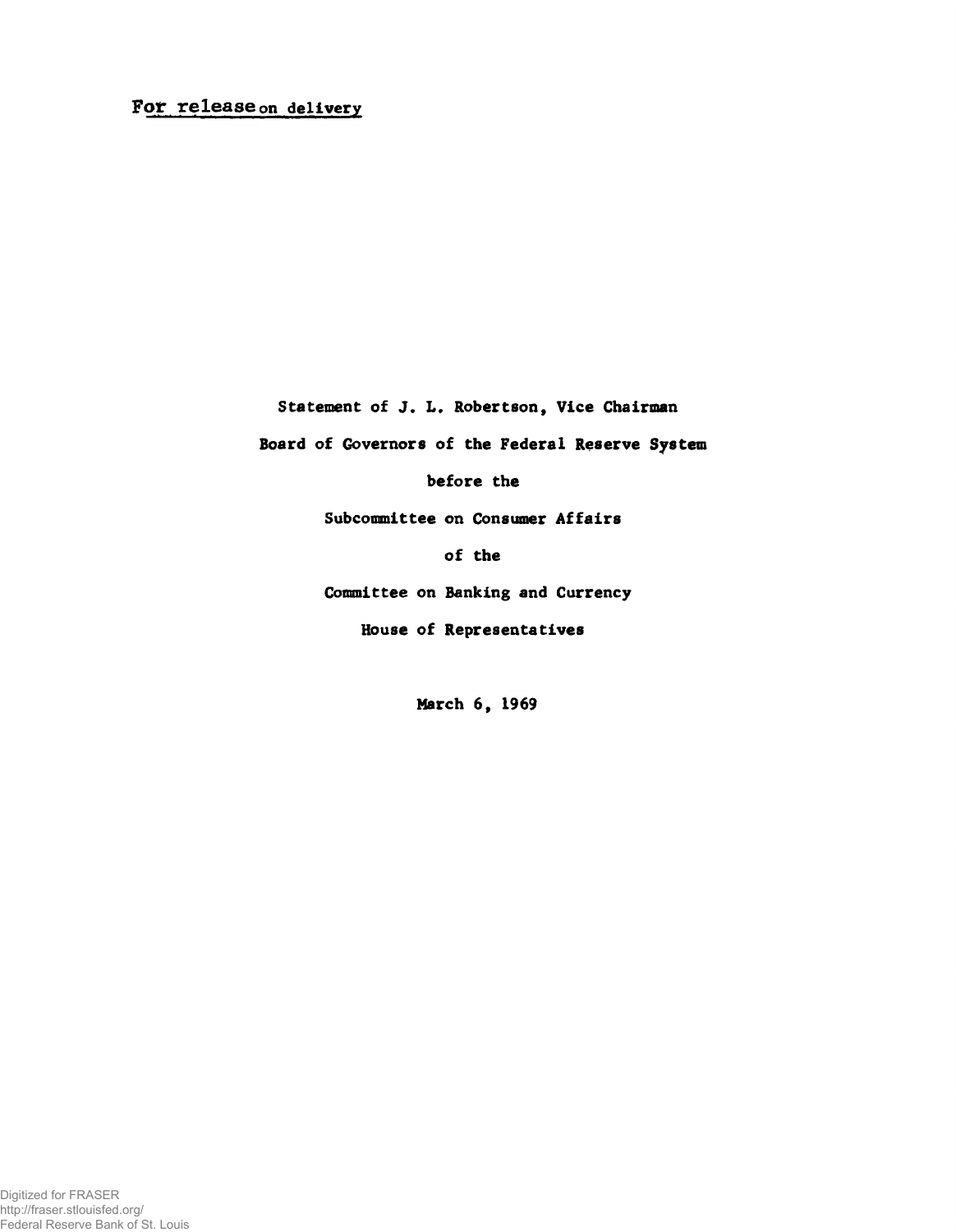I appreciate this opportunity to review with the Subcommittee on Consumer Affairs the steps that have been taken to get ready for Z-Day. Since the reference to Z-Day may possibly be puzzling to some of those in this hearing room, let me explain that I am talking about this coming July 1st, the effective date of Regulation Z, prescribed by the Board of Governors of the Federal Reserve System to implement the Truth in Lending Act. And in case these remarks should reach people who have never heard of the Truth in Lending Act, it may be useful to summarize what the Act and the regulation do. Together they spell out the disclosures— chiefly the finance charge and the annual percentage rate— that those who extend consumer credit must make to their customers; they set standards for advertising credit terms; and they permit a customer to cancel some types of credit arrangements within three business days if his residence is used as collateral. This hearing should prove useful in calling public attention to the fact that Z-Day is coming.

At the Board, preparation for this event began before the Consumer Credit Protection Act was signed into law. In Pebruary, 1968, we established a task force on Truth in Lending, drawn from the staffs of the Board and the Reserve Banks, aided by outside consultants with experience in various aspects of consumer credit. We wanted to get a head start, since we realized time would be needed not only to study the legislation and then draft and redraft the regulation, but also to issue it far enough in advance of the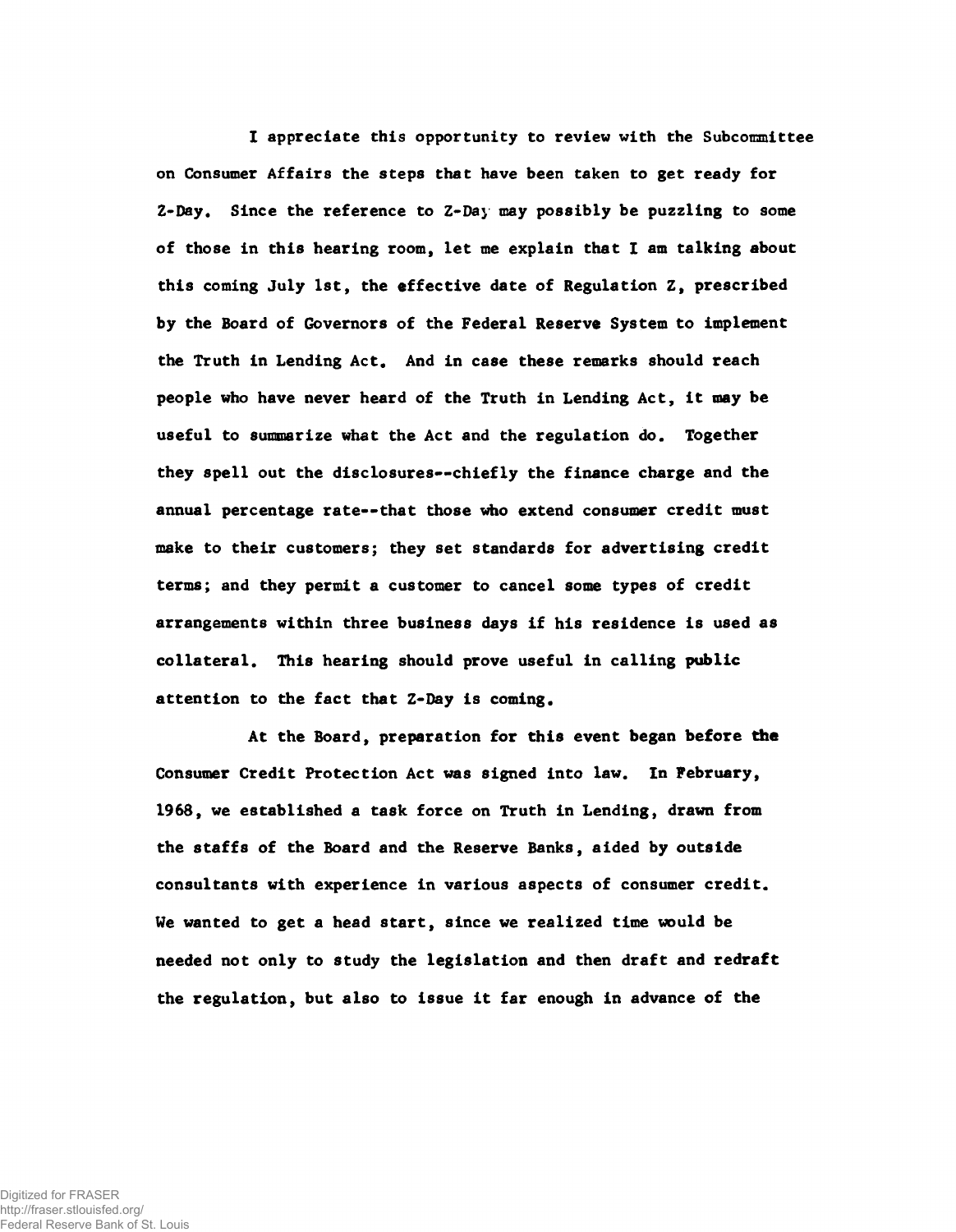July 1st effective date to give creditors time to get ready. Obviously they need time to prepare and "debug" necessary forms, computer programs, and other compliance procedures and to train personnel. And we were determined to do our best to develop a practical, workable regulation--one that would carry out the objectives of the Act without imposing unnecessary burdens on business that could result in higher costs being passed on to the consumer.

In this effort we were most fortunate to have the assistance of the Advisory Committee on Truth in Lending, established under section 110 of the Act. This twenty-member group was appointed by the Board in August; their names and affiliations are given in the attached list. Dr. Richard H. Holton, Dean of the School of Business Administration at the University of California, Berkeley, is chairman of the Committee.. Its members were carefully selected to provide a broad representation of retailer, lender, and consumer groups in all sections of the country.

The Advisory Committee has acted as liaison between the Board and the public, including industry as well as consumer interests, with regard to the purpose, scope and implementation of Regulation Z. The Committee has served as an important vehicle for channeling to us advice on problems and issues involved in the preparation of the regulation. The members of the Committee, although selected from the various industry and consumer groups interested in and affected

 $-2-$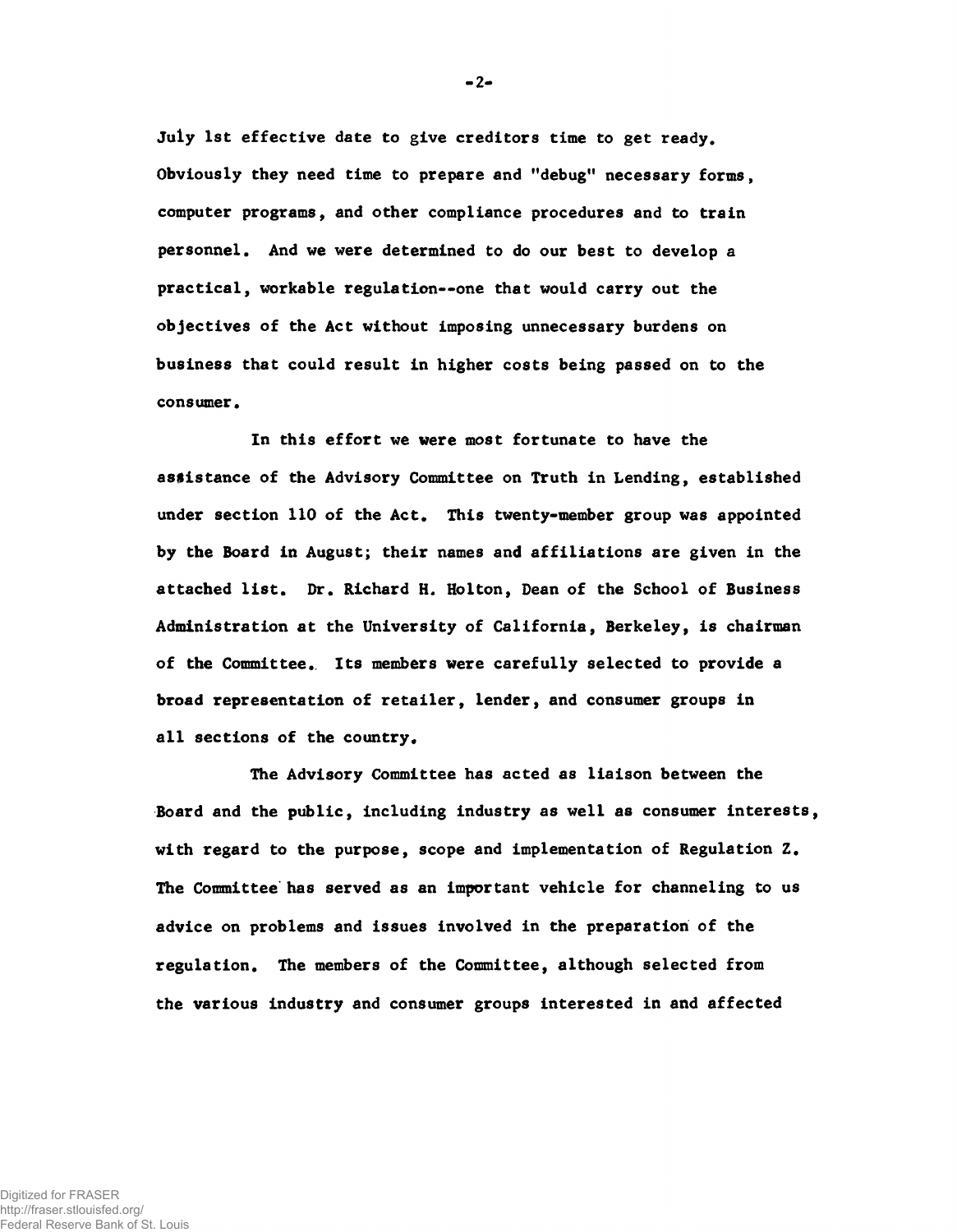by the Act, have represented the public in a broad sense, rather than merely their own special interest groups. In short, this has been an effective working committee which has contributed greatly to the development of Regulation Z and will contribute in the future to our informational program and to appraising the effectiveness of Truth in Lending.

The first meeting of the Advisory Committee was held on September 12 and 13, 1968, to review a preliminary working draft of the regulation, which, after redrafting, was released for comment in mid-October.

This draft generated more than 1200 comments and suggestions by industry, consumer groups and others. We also received comments from the other Federal agencies involved in the enforcement of the Truth in Lending Act and were contacted by several State authorities regarding their own consumer credit disclosure statutes. We met again with the Advisory Committee on December 12 and 13 to discuss the major issues presented. All of the comments and suggestions were carefully reviewed and considered in the preparation of the final version of Regulation Z which was made public by the Board on. February 10 and printed in the Federal Register on February 11, 1969.

The final version of Regulation Z has benefited substantially from the widespread review that was given to the preliminary version, although there were no changes in the basic disclosure requirements which are, indeed, largely dictated by the law itself.

**3**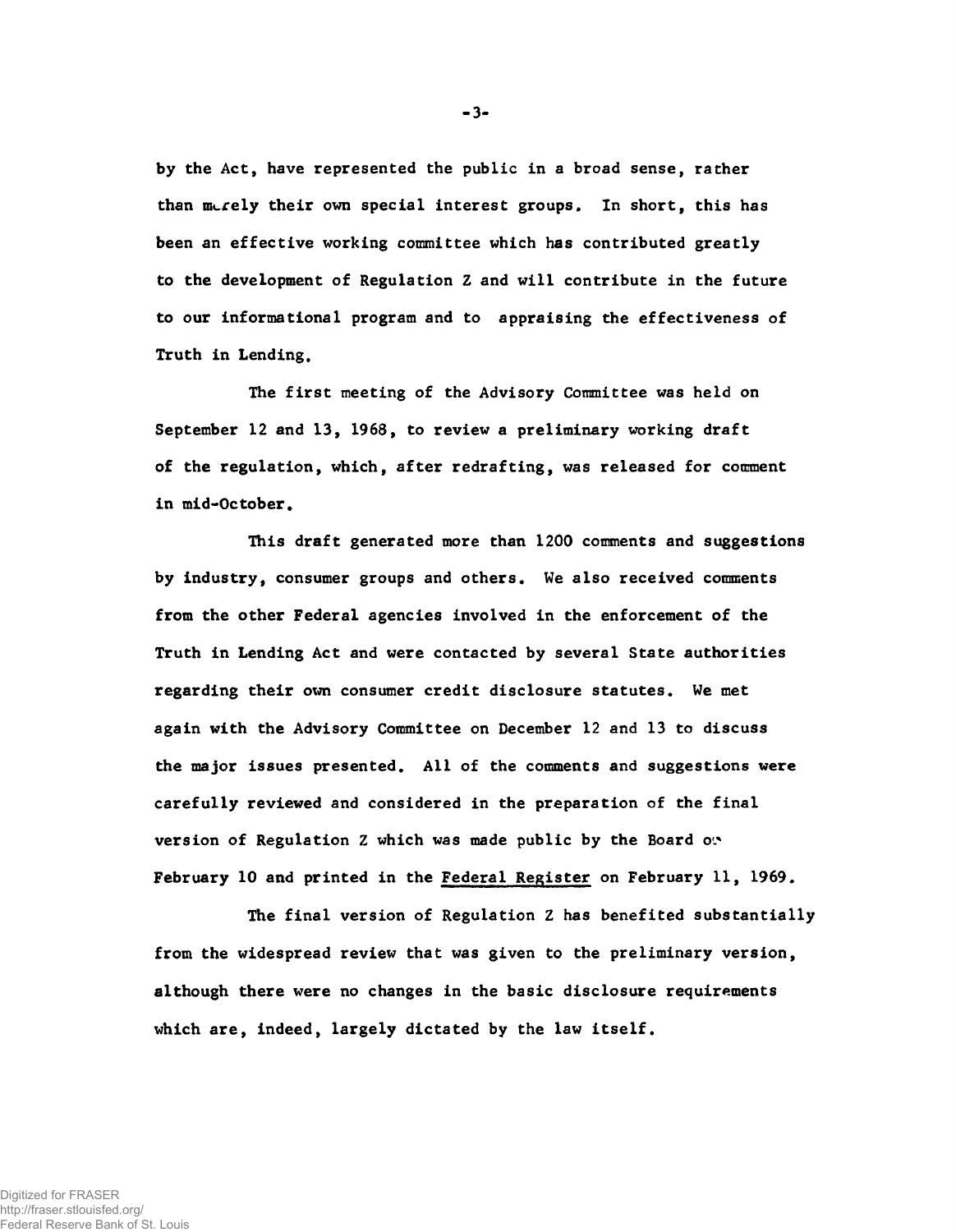One troublesome question we faced in this process relates to conflicts between the Federal statute and State laws. Very few States have a truth in lending act, but many States have statutes that require that some types of consumer credit contracts disclose information in a manner that is inconsistent with the Federal statute, either in form of presentation or in method of determining the information. Section 111 of the Federal statute provides that it shall not exempt any creditor from complying with any State law relating to disclosure of information in connection with credit transactions, except to the extent the State law is inconsistent with the Federal law.

Accordingly, section 226.6(b) of the Regulation provides that State law is inconsistent with the Federal law and regulation to the extent that it

- (1) requires a creditor to make disclosures different from the requirements of Regulation Z with respect to form, content, terminology, or time of delivery;
- (2) requires disclosure of the amount of the finance charge determined in any manner other than that prescribed in Regulation Z; or
- (3) requires disclosure of the annual percentage rate determined in any manner other than that prescribed in Regulation Z.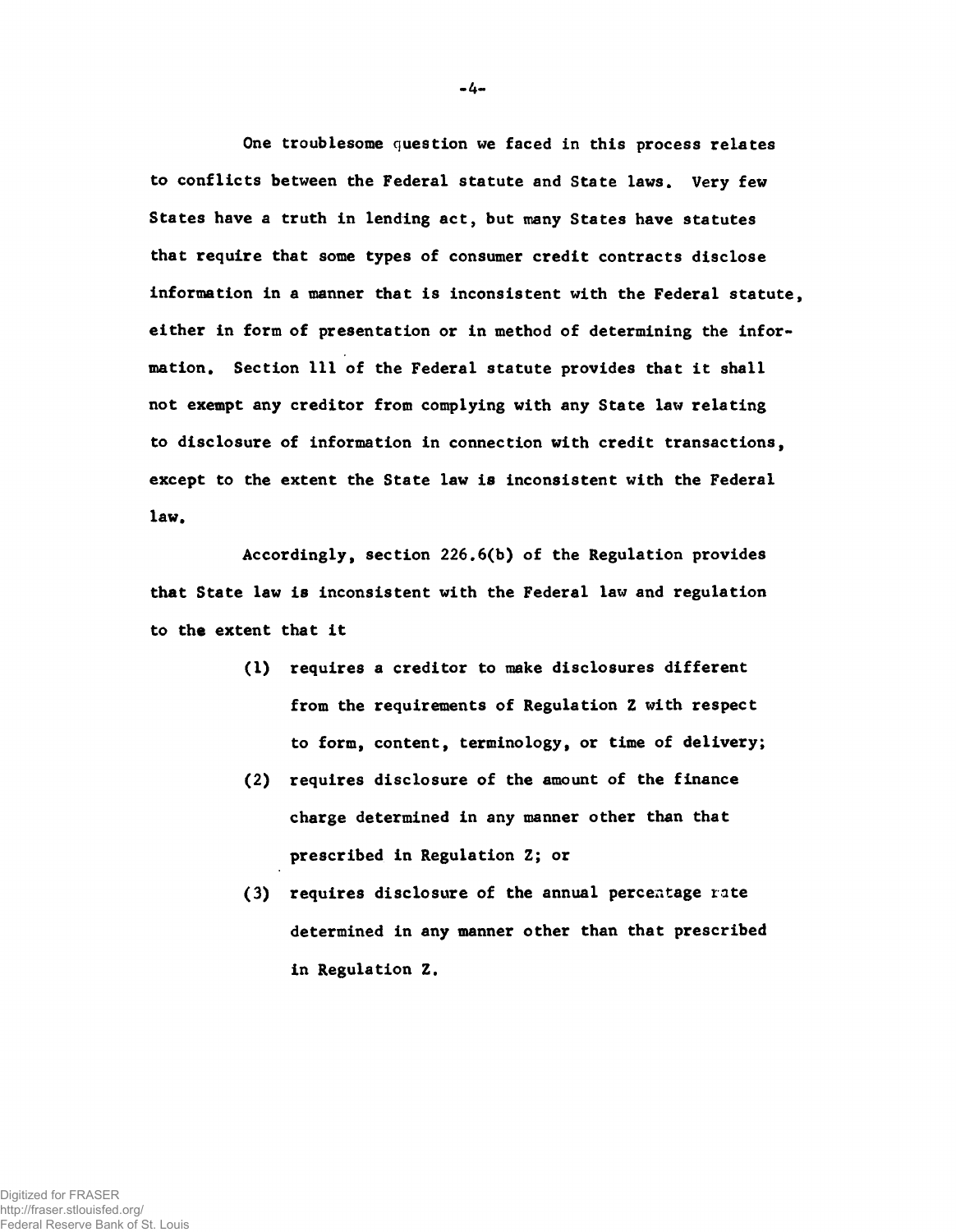Many of these State laws are not purely "disclosure" statutes; that is, they establish certain requirements that must be met it the credit contract is to be enforceable. For example, some State laws prescribe that an installment sales contract on an automobile, to be valid, must state the cash price and the "time price differential." The "time price differential" must include part— but not necessarily all— of the amounts that must be included in the "finance charge" to be disclosed under the Federal statute. This requirement is inconsistent with the Federal regulations.

Nevertheless, we recognize that there will be cases in which the question of whether a requirement of State law is invalidated by the Federal law will not be entirely free from doubt. Doubts on this score could confront creditors with a hard choice. If they elect to ignore a requirement of the State law, in the belief that it is no longer in force, they run some risk that courts might later determine that the State requirement is still in effect. In such a situation, the creditor might have no valid contract, and could be left without any security to protect his interest, since the failure to comply with the State law might also invalidate the underlying contract and the means of enforcing it.

Creditors as well as consumers urged the Board to minimize the need for dual disclosure, and we have tried to do so in the Regulation.

**- 5-**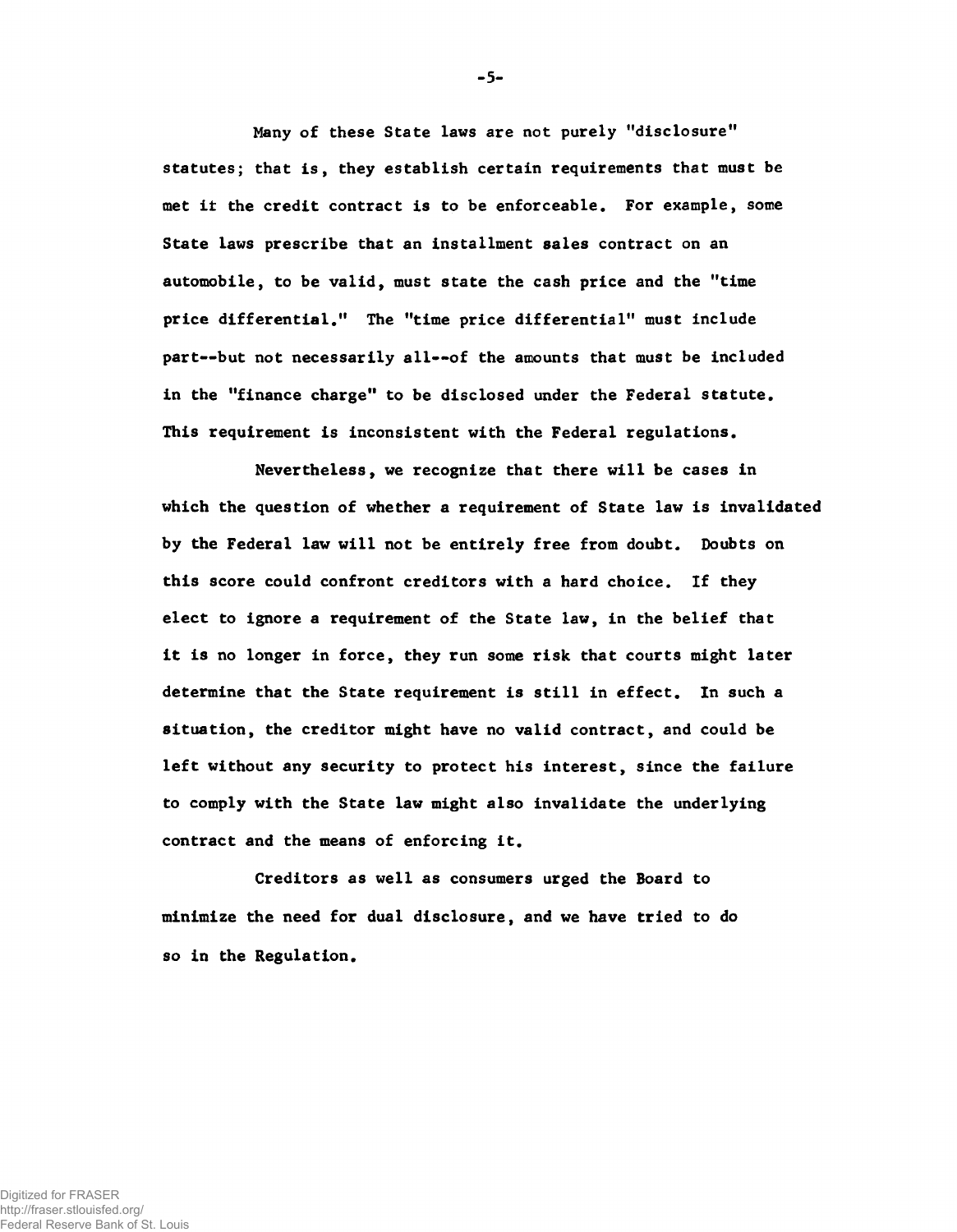Since virtually everyone agrees that conflicting disclosures are undesirable, we have good reason to hope that the problem is a temporary one that will disappear as uncertainties regarding the areas of conflict are eliminated.

In the meantime, however, the regulation permits a creditor to make a disclosure specified in State law that is inconsistent with the regulation, if he does so separately and apart from the disclosures required by the regulation, so as not to confuse the borrower by mixing the two. The disclosure may be made on a separate piece of paper, or (if it is clearly marked as being inconsistent with the Federal requirements) on the same piece of paper but below the Federal disclosures. I hope that in time it will be possible to eliminate these provisions for conflicting disclosures, as the problem disappears.

Another (less troublesome) problem involves credit extended "without charge." The Act defines creditors as persons who "regularly extend or arrange for the extension of credit for which the payment of a finance charge is required." In many cases creditors claim to make no finance charge, although in every other respect they regularly extend consumer credit. Take, for example, the merchant who advertises watches for a.dollar down, and a dollar a week, with no indication of how many dollars are required to pay for the watch. There is little doubt that he is in fact, collecting a finance charge, included but not identifiable in the cash price. And it seems clear that Congress intended to reach advertising of this kind.

 $-6-$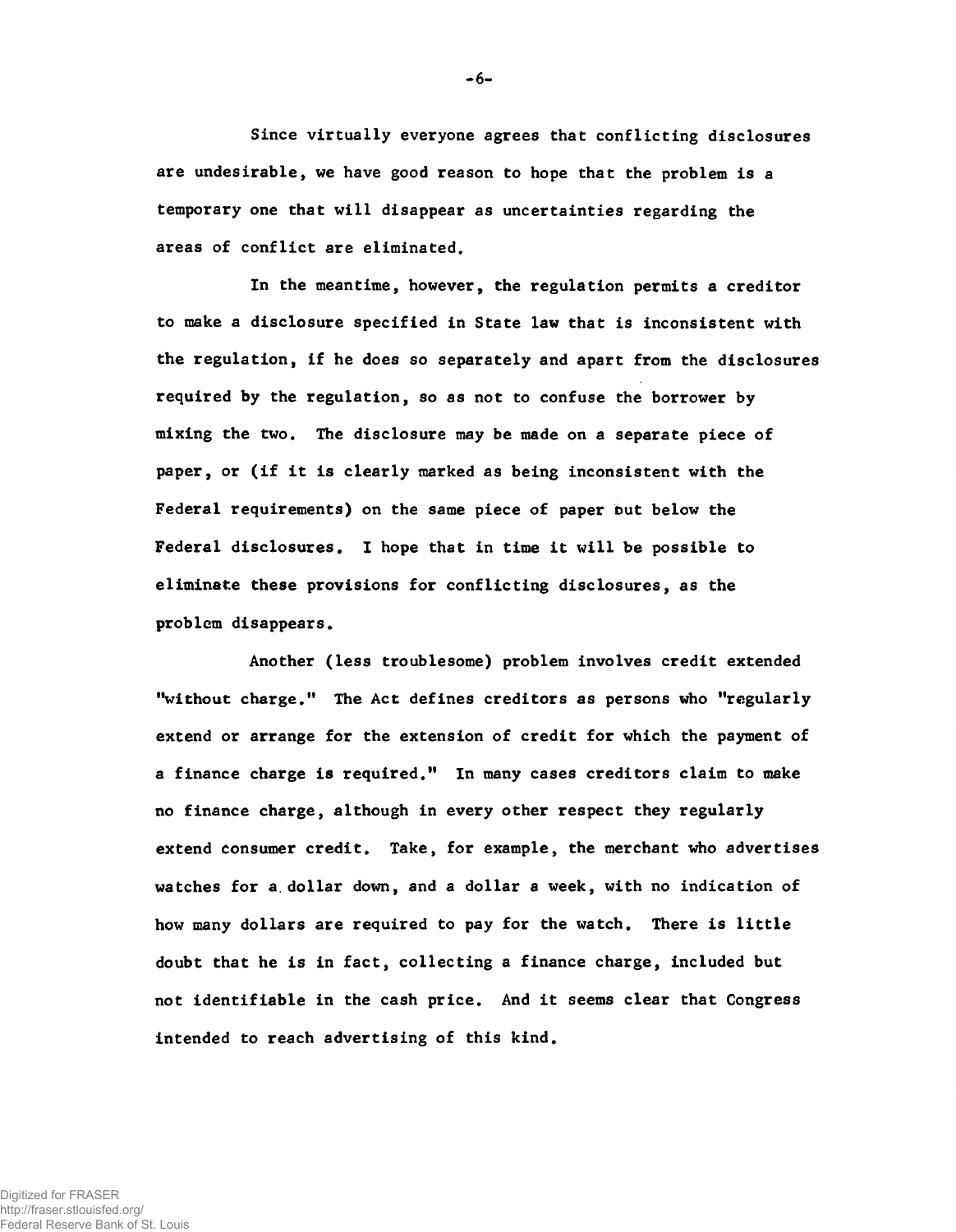Accordingly, the regulation defines "consumer credit" to include credit payable in more than four instalments even though no finance charge is expressly imposed. Thus, the advertising and disclosure provisions apply to this type of credit except for those provisions that cannot be complied with because the finance charge cannot be identified. In the example given above, the merchant would have to state the price of the watch and give particulars as to the payment schedule, even though he could not give the amount of the finance charge expressed as an annual percentage rate.

Then there was the question of whether we should have more than one regulation. A few creditor groups argued that their problems were so different from those of other creditors that separate regulations should be issued exclusively covering their particular activities. We decided instead to follow in the regulation the approach taken in the Act, namely, to have a single set of rules applicable generally, but with special provisions to cover particular situations that require special treatment. For example, both the Act and Regulation Z exempt purchase-money real estate first mortgage credits from the requirement that the total dollar amount of the finance charge, as contrasted with its rate, be disclosed. We hope to prepare explanatory materiel relating the regulation specifically to the activities of particular industries. However, we felt that to issue separate regulations would either result in undesirable impaurment of the basic principle of treating equivalent situations equally or would require useless repetition of many basic regulatory provisions in the regulations applicable to particular groups.

 $-7-$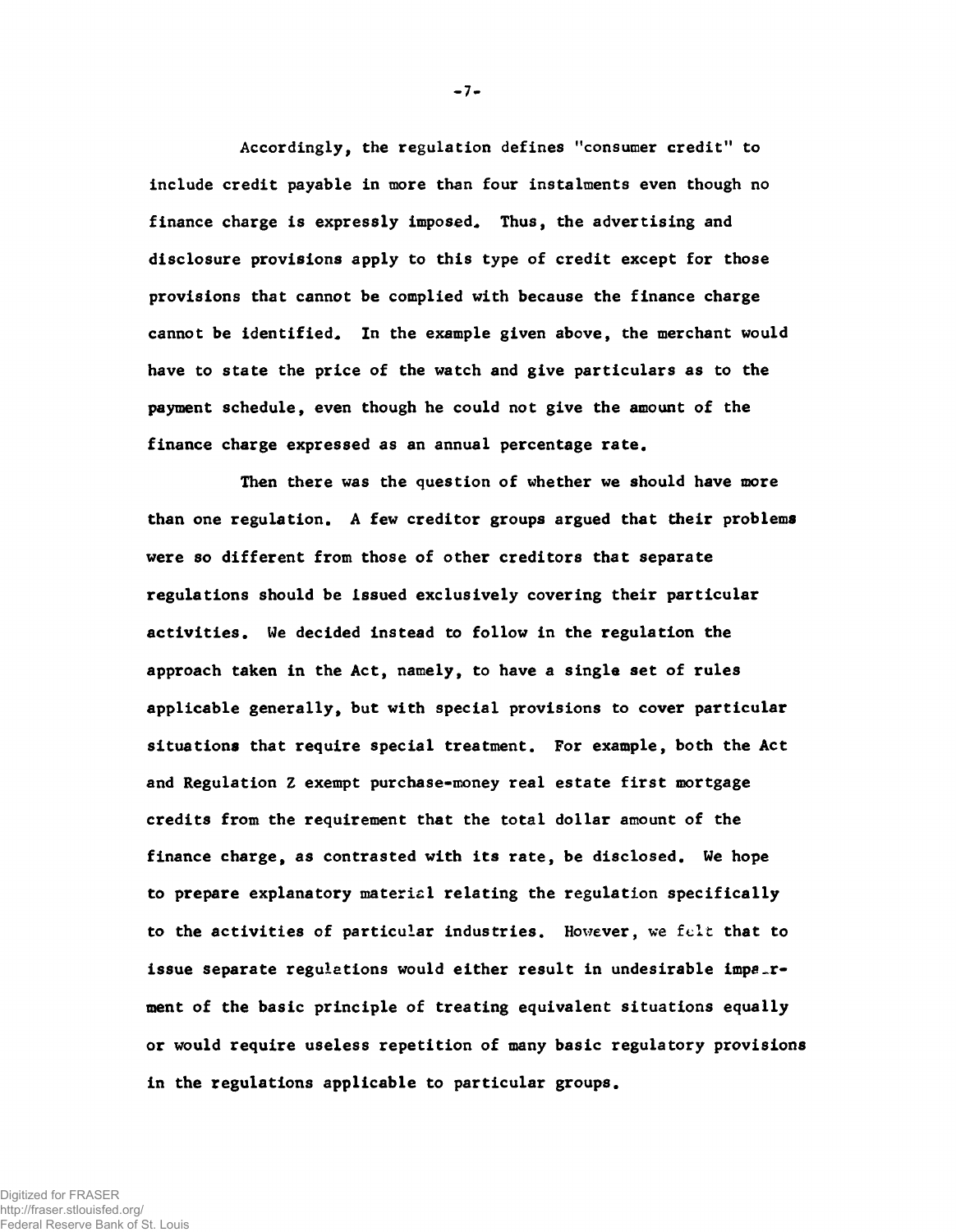Now a word or two about what we did not put in the regulation. First, we omitted the formulas involved in computing the annual percentage rate, since most creditors will have no need for them. They are available, however, without charge upon written request to the Board. The Board has prepared annual percentage rate tables, consisting of two volumes, which will be available at the Board and at the Reserve Banks at a charge of \$1 per volume. Volume 1 contains standard tables that may be used to compute the APR for most types of transactions. Volume II can be used in conjunction with Volume I for transactions with irregular payments or those involving multiple advances. For orders of 10 or more, the charge is reduced to 85 cents.

We also omitted standards for granting exemptions under section 123 of the statute. You will recall that under this section and section 226.12 of the regulation any State may apply to the Board for exemption of any class of transactions within the State that are subject to requirements substantially similar to the Federal requirements, if there is adequate provision for enforcement of the State requirements. The Board will soon publish a proposed set of guidelines to be used in ruling on State applications for such exemptions. Until these have been formulated, I hope you will understand that I am not in a position to comment on what steps should be taken by State officials to secure such exemptions. Uncertainties remain as to

**-8**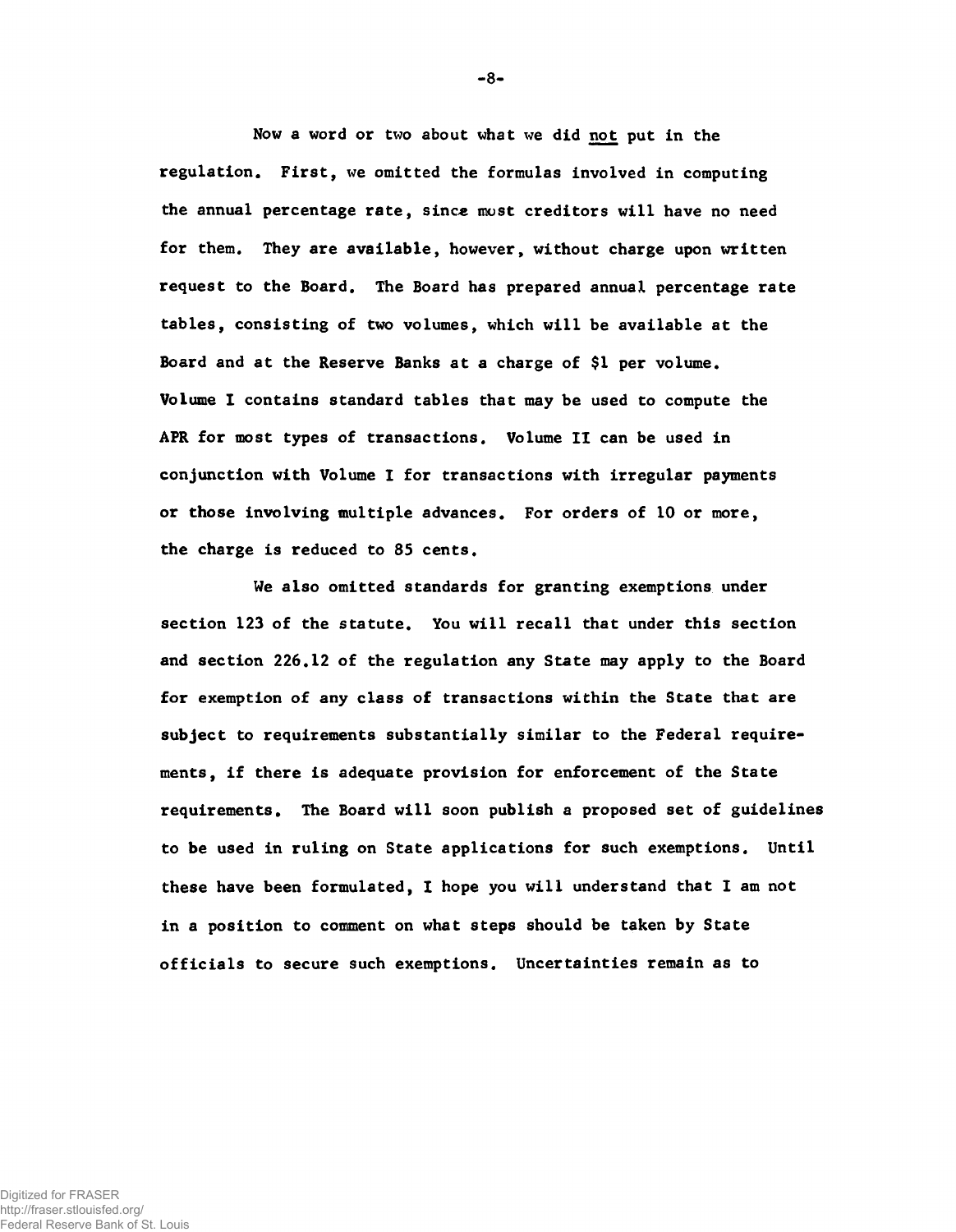how transactions should be classified for this purpose, how closely the requirements of the State law and regulations should conform to those of the Federal law and regulations, and what provisions *fot* enforcement should be regarded as adequate.

Let me add a few words about the informational aspects involved in Regulation Z and what the Board is doing in this field.

The Board decided even before the final regulation was published that a major effort would be needed to acquaint the nation's creditors with the requirements of the regulation. Although no exact figures are available, estimates of the number of creditors covered range from 500,000 to 1 million. The nine enforcement agencies, including the Federal Reserve, are working together to make sure that all known creditors receive a copy of the regulation and explanatory material well before the July 1st deadline.

As part of our overall information program, the Board has arranged for the production of a pamphlet containing not only Regulation Z and the statute but also an explanatory series of questions and answers and some illustrative forms which a creditor may use or modify to suit his own circumstances. This pamphlet will be distributed through the nine enforcement agencies so that creditors will receive the material directly from the agency to which they should address any questions about it. Included in the pamphlet will be a listing of addresses where creditors can obtain any additional information they might need from the appropriate enforcement agency.

-9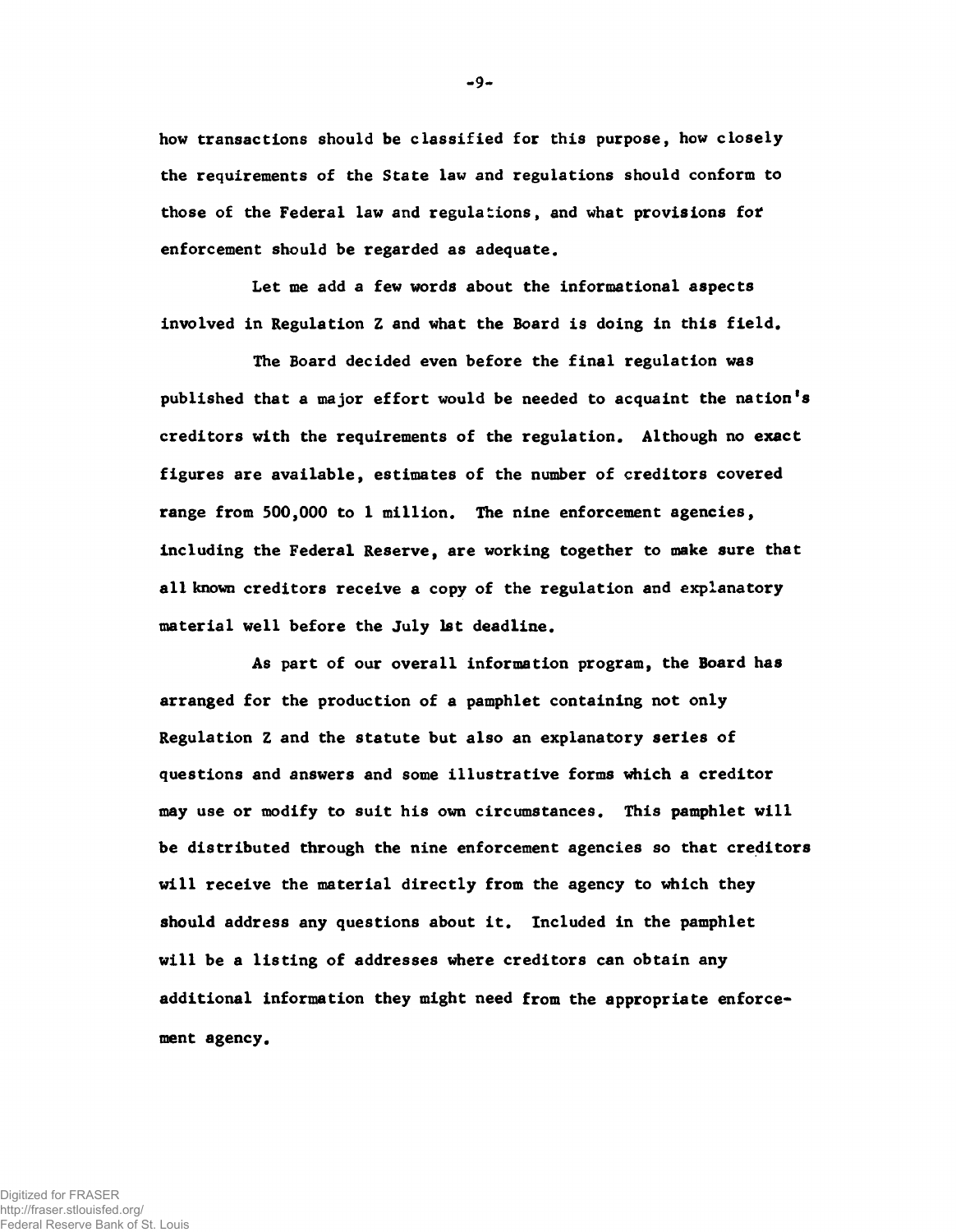Distribution of this pamphlet will begin in the next two weeks. Each enforcement agency has placed its order for copies with the Board and approximately 950,000 copies of the pamphlet will be run off at this stage.

In the meantime, other aspects of the informational program have been under development. For example, the Board has arranged for the preparation of a film strip on Truth in Lending which will be made available to interested groups through the Federal Reserve Banks and other enforcement agencies. This film strip is designed to make creditors aware quickly just how Truth in Lending applies to them and what they will need to do before July 1st, such as preparing forms and educating their personnel. And tomorrow the Board's staff will initiate a series of meetings to share with staff members of the enforcing agencies informational materials we have developed. The first meeting will be held at the Board's headquarters in Washington. Subsequent meetings are scheduled this month at each of the 12 Federal Reserve Banks, with field representatives of the enforcement agencies as well as creditor groups invited to attend. This presentation will consist of an explanatory talk illustrated by slide projections of the illustrative forms which will appear in the Truth in Lending pamphlet. Copies of the talk and the slides will be distributed to the enforcement agencies and the Reserve Banks for use by them before various public groups. These phases of the information program were reviewed last week at a meeting of the Advisory Committee.

**-10-**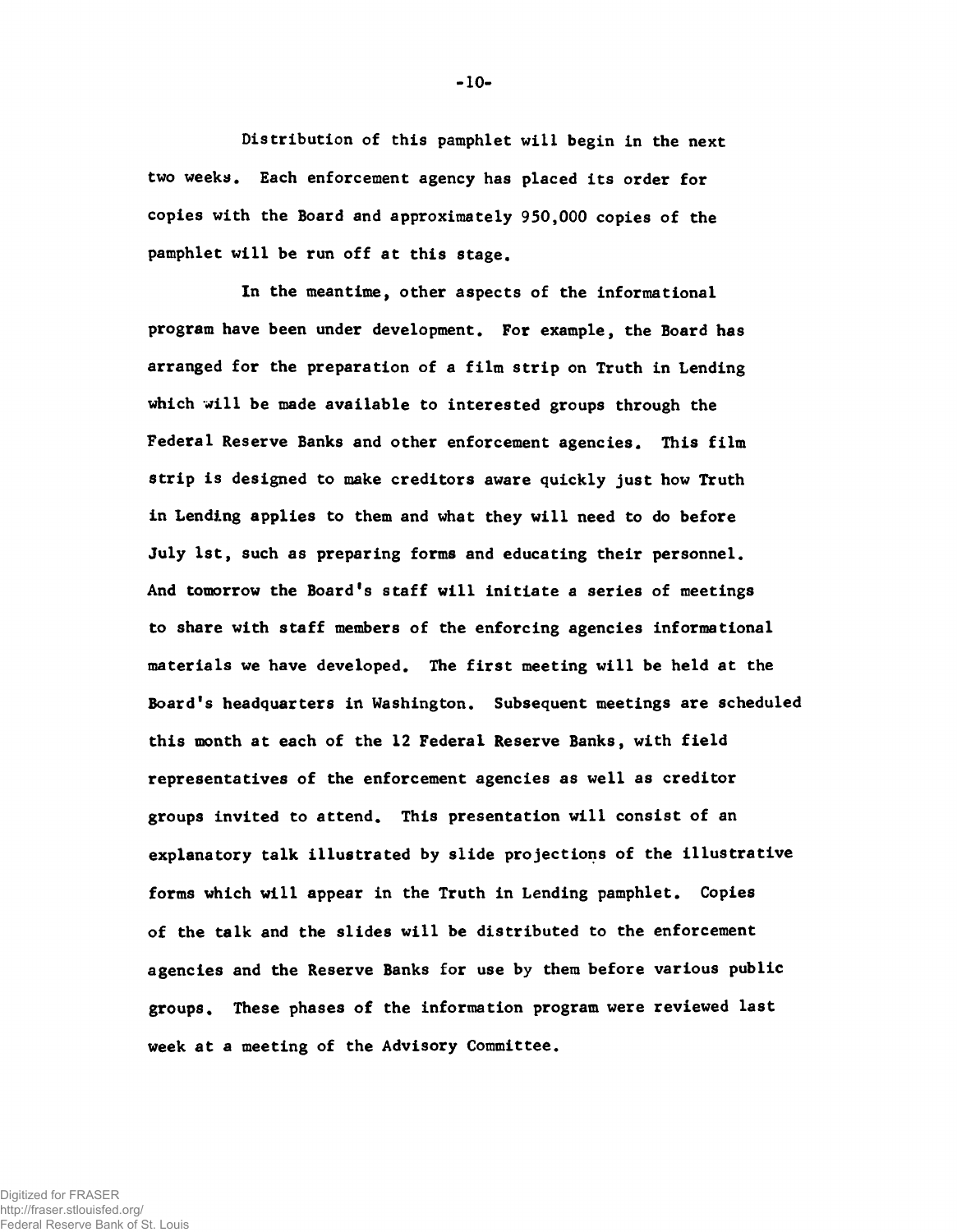The information program has been underway since publication in mid-October of the proposed Truth in Lending regulation. Trade and consumer groups were contacted at that time to enlist their aid in distributing data as widely as possible. Special mailing lists with the names of any group or person wanting Truth in Lending material were prepared by the Board's staff during this period. These lists include business and consumer groups and individuals throughout the country. Meetings were also held with the other enforcement agencies not only to facilitate uniform enforcement of the law but also to coordinate the informational efforts. The result was a much wider distribution of the regulation when it was published in final form in early February than we could otherwise have achieved.

One week following publication of Regulation Z, the Board released a question and answer series, which has been widely published in the press and trade journals, explaining in relatively simple terms how the law and regulation will work. These questions and answers served as the basis for a similar series which will appear in the pamphlet to be distributed soon to all known creditors.

The Board is also considering further informational efforts including the preparation of booklets for specific types of credit such as mortgage credit or department store credit.

If this statement gives the impression that I take some pride in the job that has been done, it is because I do. The assignment was particularly challenging, since the Federal Reserve

**-11-**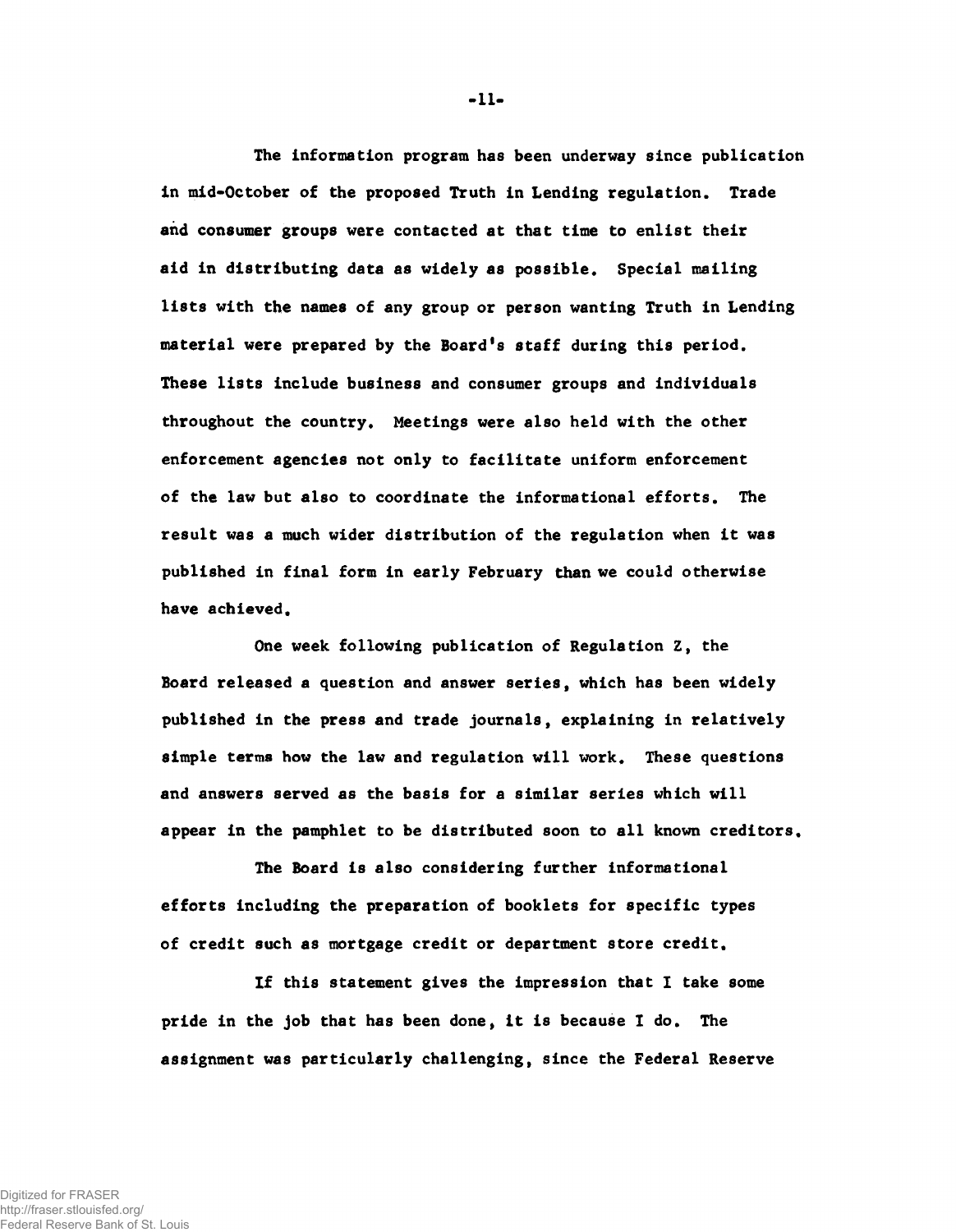System has no special qualifications as a consumer protection agency. Indeed, I hope you will reflect on the need to vest consumer protection functions in some agency better suited to the job than is the central bank, in view of the likelihood that consumer legislation will cover ever broader areas.

But to return to Truth in Lending, I am happy to review with you our efforts to implement the legislation that your Subcommittee worked so hard to enact, and to report to you that this experience has convinced me that the great bulk of businessmen can be counted on to cooperate in making credit cost disclosure effective. As your committee report on this legislation pointed out, the present confusing and conflicting methods of quoting credit costs arose in part out of difficulties with usury laws and then became imbedded in industry practice, so that no one segment of the industry has felt it could disclose an annual percentage rate without incurring a competitive disadvantage. Your efforts have made it possible for all creditors to adopt this reform simultaneously, and you have also made it crystal clear that this can be done without affecting the application of State usury laws. What remains to be done now is to make sure that this message gets to the people who will in the end make it work. This informational job is obviously much too broad for the Board to handle alone. We are preparing educational materials, but we must rely on banks, trade associations, consumer groups, educational institutions,

**-12-**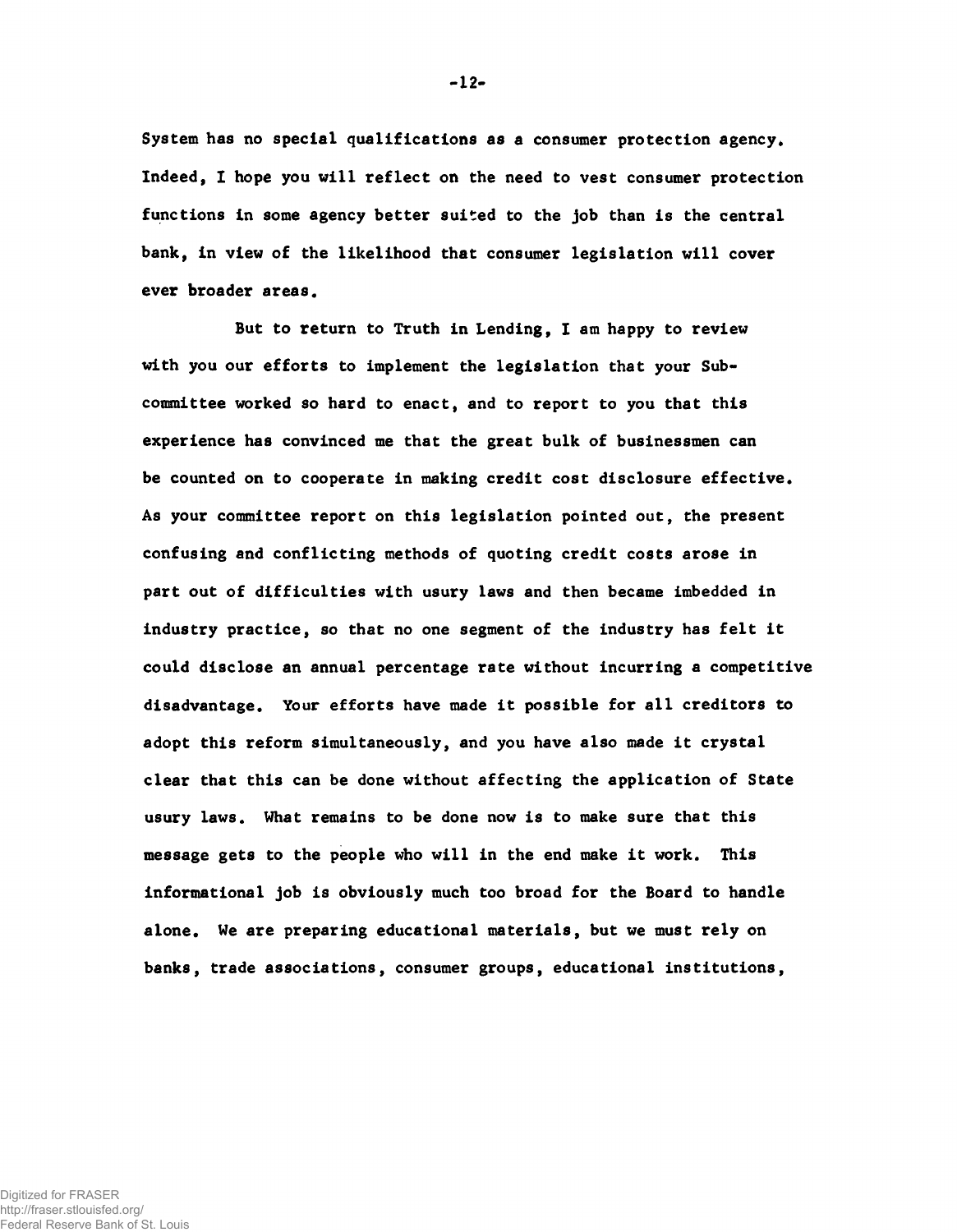and others to use these materials. We have had encouraging indications of their desire to cooperate in this effort. The favorable response we have had since the regulation was released leads me to expect that Z-Day will dawn bright and fair.

Attachment